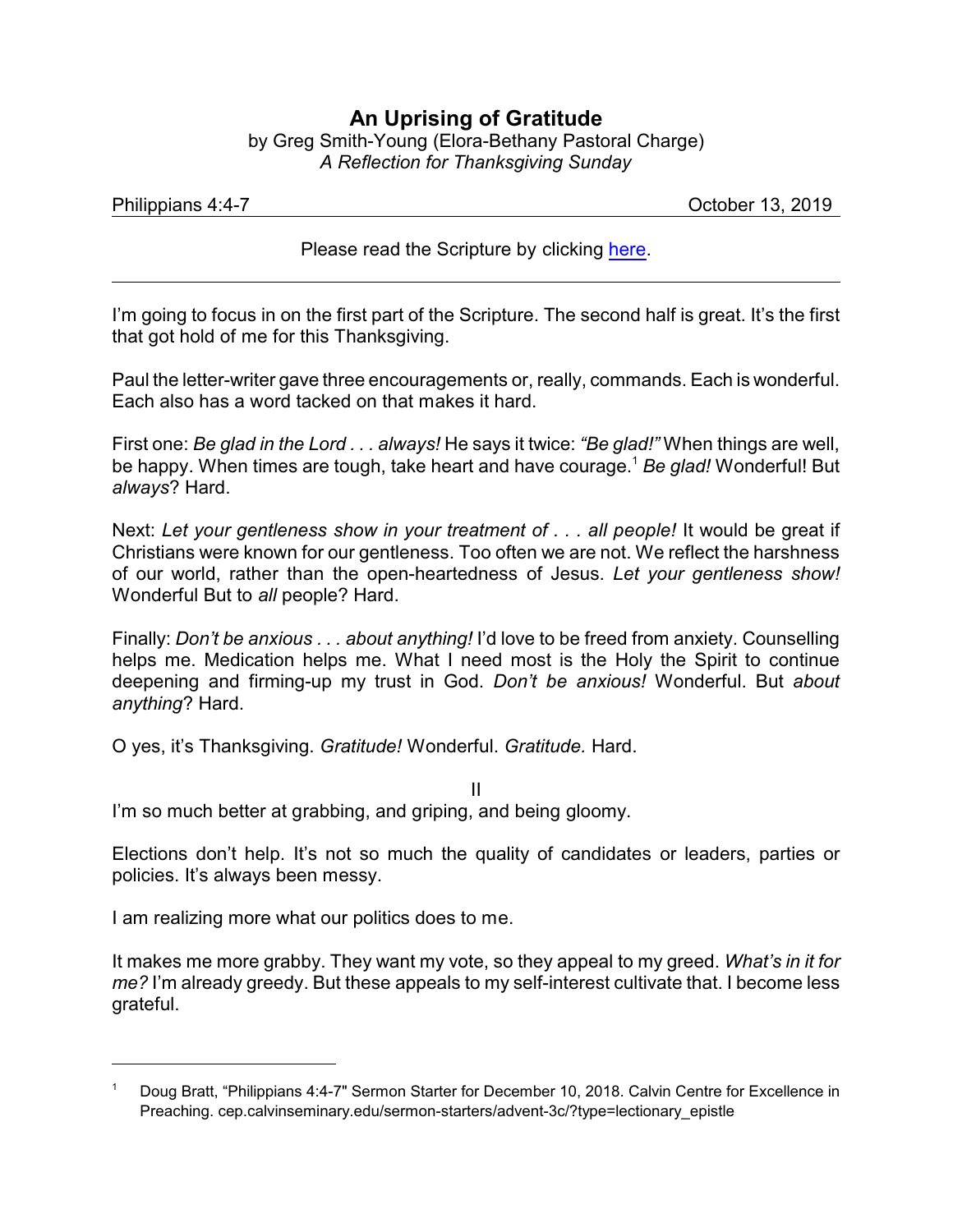Our politics makes me gripe more. My grievances are rewarded. I want to vote for whoever tells me I'm right in my grumpiness. Of course, there are things we are right to be upset about. Often, though, it's my attitude that's wrong, my sense of privilege and entitlement. I become less grateful.

Our politics makes me gloomy. Of course I am very worried about our climate. I am very worried about our unwillingness to deal with our racism. I am very worried that true justice for Indigenous peoples is still a long way off. It's easy to be gloomy. Still, I become less grateful.

III

So I'm grabby, I'm griping, and I'm gloomy. And I'm looking at Paul's letter to Christians in Philippi. Paul wrote this in prison. He was accused of disturbing public order because of his allegiance to Jesus. He was awaiting trial. He knew it could result in his execution. He was also worried about the Christian congregations he'd started, like this one in Philippi.

In his letter he was honest about this. He bared his heart. And, he infused it with joy. Time and again he wrote about rejoicing. Whether he lived or died, he was going to rejoice. Whether he was filled with food or starving, he was going to rejoice. If he ended up safe or stayed in danger, he was going to rejoice.

He wanted his friends to whom he was writing, to rejoice.

The Holy Spirit, who filled them with joy, wants us to rejoice. And be filled with gratitude.

IV

What did Paul see that we need to know?

He saw this: *"The Lord is near."* In Christ, God promises never to leave or abandon us. God is with us. Surely, God is in this place. Wherever we go, God will be there.

It seems Paul also thought the Lord Jesus would return in his fullness, and soon, to bring all history to its goal. We are many, many centuries later. It hasn't happened yet! Still, this promise, that our future belongs to God, holds us.

My practice of grabbing, my habit of griping, and my pall of gloominess: they are overcome by that assurance of joy. *"The Lord is near!"* You are held. We are held together. Our world and its future are held in the promise of God.

Paul saw that *"the Lord is near."* He also saw this: *"God's peace keeps us*." Behind the word "keeps" is a Greek word that means "to guard." God's peace guards us. It's a picture of someone guarding a city, to defend it if it is attacked. God surrounds us with peace. This peace is not just freedom from conflict and danger, though of course that is important. It's a broad sense of being whole and being well. That peace, God's peace, guards us.